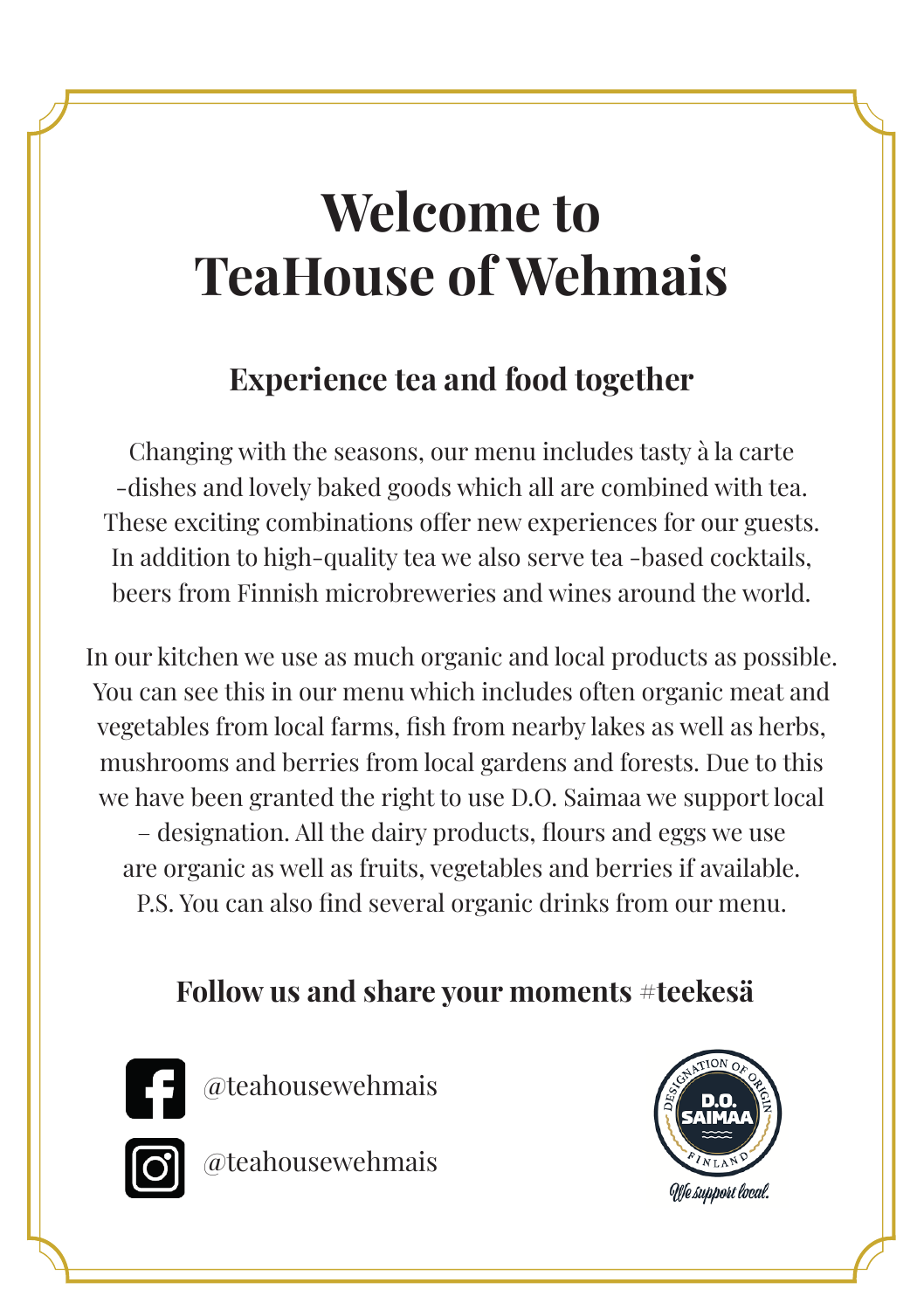# Saimaa Gastronomy **MAKUJEN KIMARA**

This tasting plate combines 5 small dishes made from organic and local ingredients with the tea pairings made by our tea sommelier.

> **Makujen kimara -tasting plate 29,00€ Tasting plate with tea pairings 45,00€**

*Ps. We have tea pairings for all our dishes. If you are interested in trying tea with food, we are happy to help.*

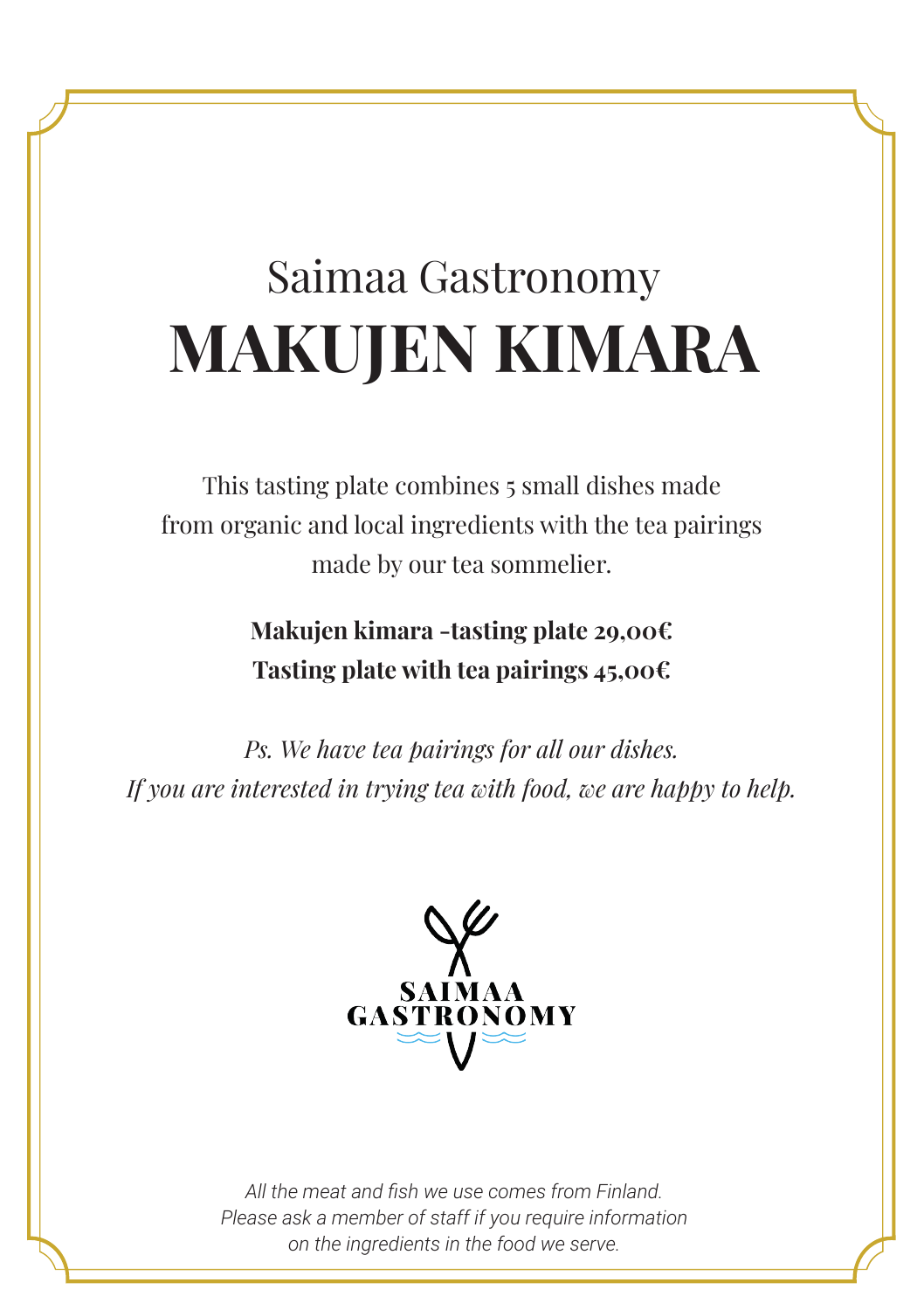# **WEHMAIS** menu

- *Amuse bouche -*

RAINBOW TROUT AND ROACH

Sugar salted rainbow trout, smoked roach salad and cauliflower

#### WHITE-TAILED DEER

Finnish white-tailed deer, with fondant potatoes, roasted vegetables and spruce tip sauce

### DARK CHOCOLATE

Dark chocolate parfait with berry salad and TeaHouse's mascarpone sorbet

- *Something sweet -*

## **55,00€**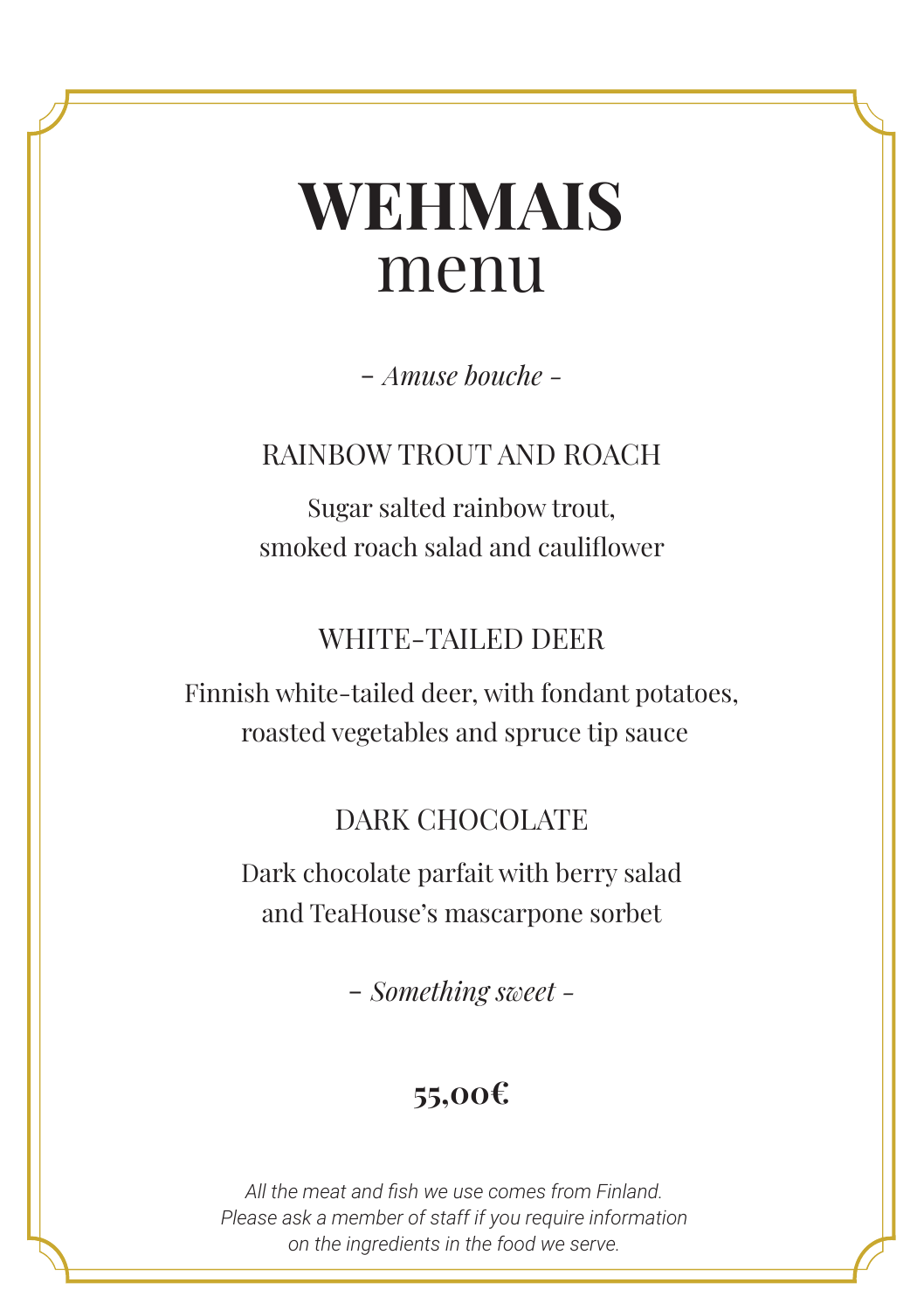# **STARTERS**

SPRING ONION 7,50€

Spring Onion Soup with lemon and mint, pea croquette and rhubarb beer foam

RAINBOW TROUT AND ROACH 9,00€

Sugar salted rainbow trout, smoked roach salad and cauliflower

ORGANIC BEEF 9,00€

Cured organic beef roast, marinated vegetables and parmesan

# **LIGHT BITES**

CREAM TEA SPECIAL 18,00€ special dietary requirements +2,00€ Freshly baked savory scone and sweet scone with toppings and tea of your choice.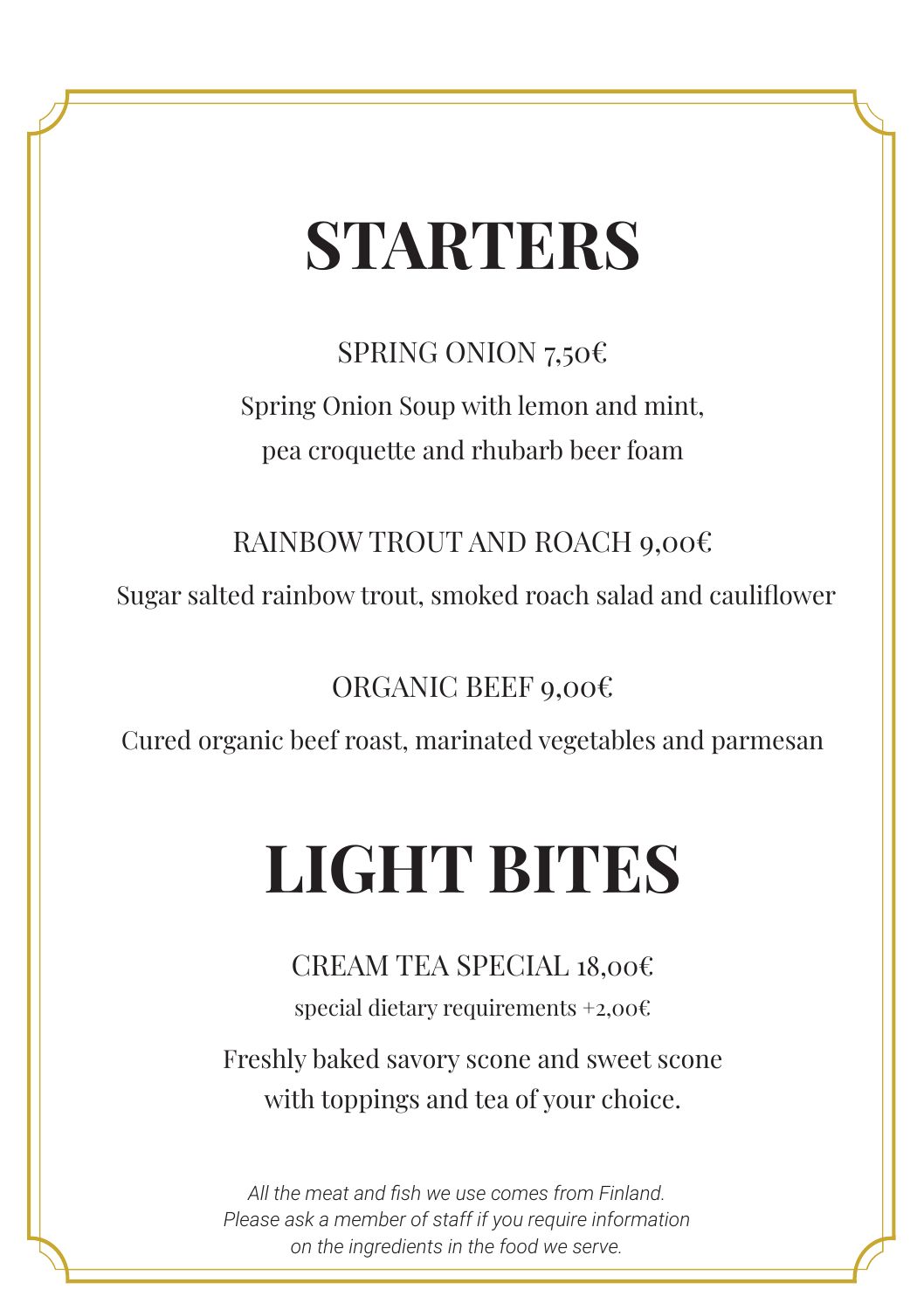# **MAIN COURSES**

## NETTLE PANCAKES 28,00€ Nettle and potato pancakes with cabbage, lentil stew and parsnip chips

CATCH OF THE DAY 32,00€

Local catch of the day with creamy mushrooms and organic potatoes and rosemary beurre blanc

#### WHITE-TAILED DEER 35,00€

Finnish white-tailed deer, with fondant potatoes, roasted vegetables and spruce tip sauce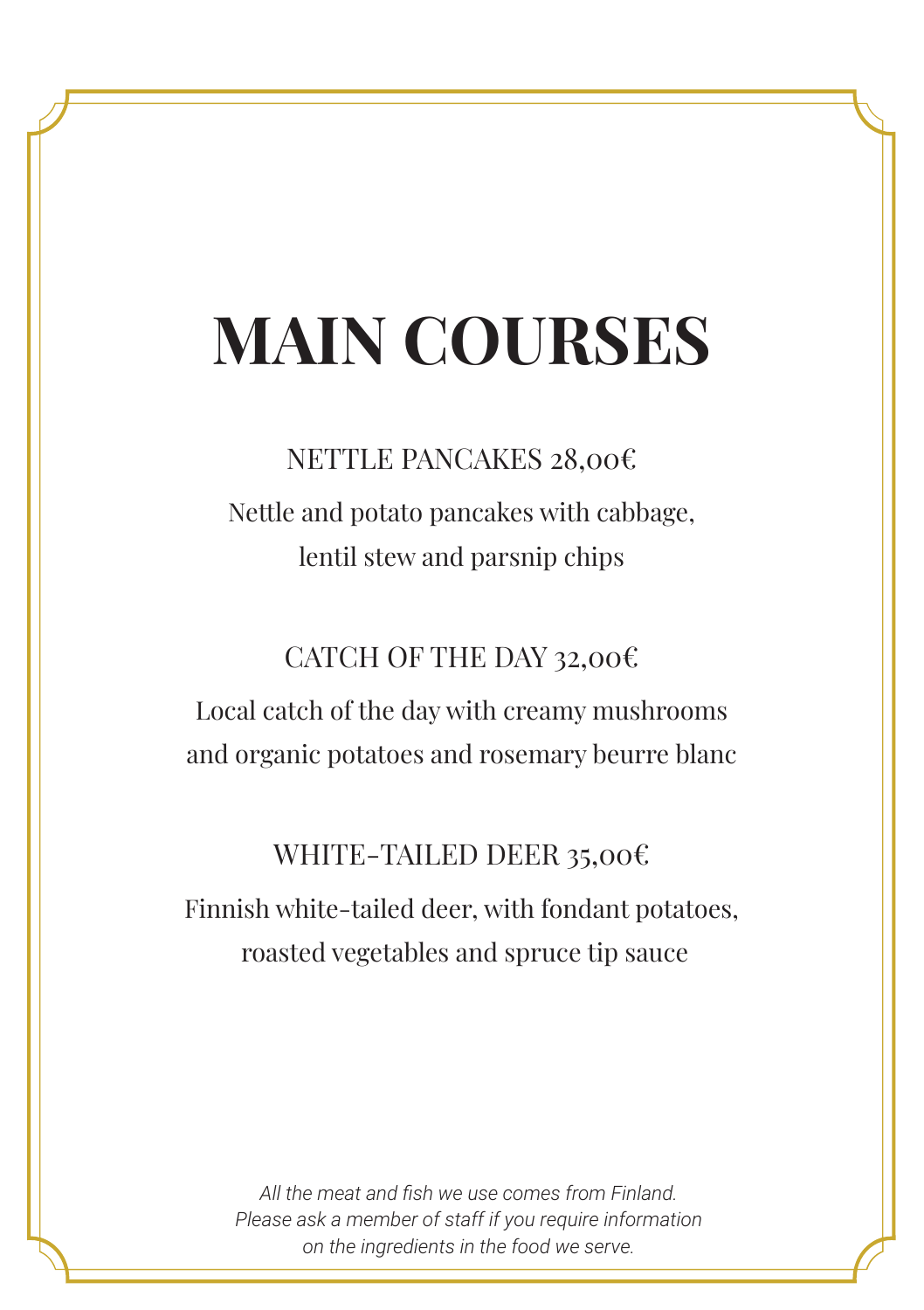# **DESSERTS**

CHEESE 5,00€ Piece of local cheese with tea jam

> PETIT FOURS 6,50€ Selection of small sweets

RHUBARB 8,00€ Three ways with rhubarb...

### DARK CHOCOLATE 8,50€

Dark chocolate parfait with berry salad and TeaHouse's mascarpone sorbet

#### CREAM TEA

special dietary requirements +2,00€

Two freshly baked vanilla scones with cream and strawberry jam and tea of your choice.

*Please ask a member of staff if you require information on the ingredients in the food we serve.*